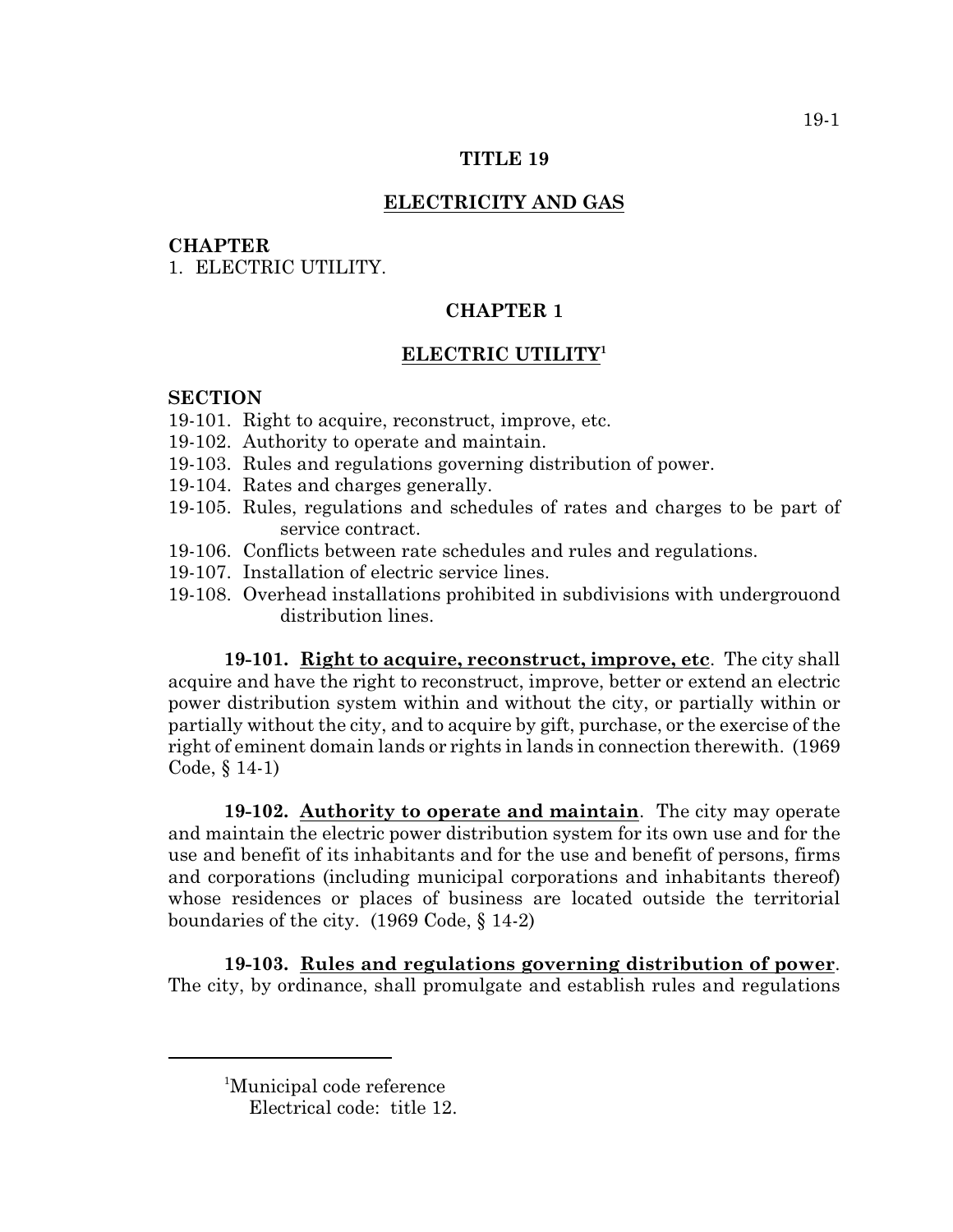governing electric power distribution. These rules and regulations shall be kept on file in the city clerk's office.

Nothing in this code or the ordinance adopting this code shall be deemed to affect the validity of any rules and regulations promulgated pursuant to this section, or any ordinance approving the same, and the same are hereby recognized as continuing in full force and effect. (1969 Code, § 14-3)

**19-104. Rates and charges generally**. The city shall prescribe and collect fees, rates, and charges for electric power in accordance with applicable schedules of rates and charges which are in effect at the time the services are furnished. The schedules of rates and charges shall be promulgated and established in accordance with applicable law and in accordance with any contractual obligation existing between the city and the Tennessee Valley Authority and/or any and all other authorities, agencies and instrumentalities of the United States of America.

Nothing in this code or the ordinance adopting this code shall be deemed to affect the validity of any fees, rates or charges so established and the same are hereby recognized as continuing in full force and effect. (1969 Code, § 14-4)

**19-105. Rules, regulations and schedules of rates and charges to be part of service contract**. The rules and regulations and the schedules of rates and charges promulgated and established in accord with this chapter shall constitute a part of all contracts for receiving electric service from the city and shall apply to all services received from the city, whether such service is based upon the contract, agreement, signed application or otherwise. (1969 Code,  $§ 14-5)$ 

**19-106. Conflicts between rate schedules and rules and regulations**. In case of conflict between any provision of any rate schedule adopted pursuant to this chapter and the rules and regulations promulgated under this chapter, the rate schedule shall apply.  $(1969 \text{ Code}, \S 14-6)$ 

**19-107. Installation of electric service lines**. (1) In all subdivisions being developed and to be developed within the city, where the subdivider or developer thereof communicates to the city manager a desire to have electrical distribution lines placed underground, the city will make such installation of distribution lines together with other equipment required for effective electric service such as transformers and protective devices; provided, however, that as a condition precedent to making such installations, the subdivider or developer shall provide and install such electric conduit, vaults, pedestals and other such items as may be required by the city manager in accordance with standards and specifications that may be promulgated from time to time.

(2) Notwithstanding the provisions of subsection (1) above, should the city manager determine that revenues resulting from the construction of a